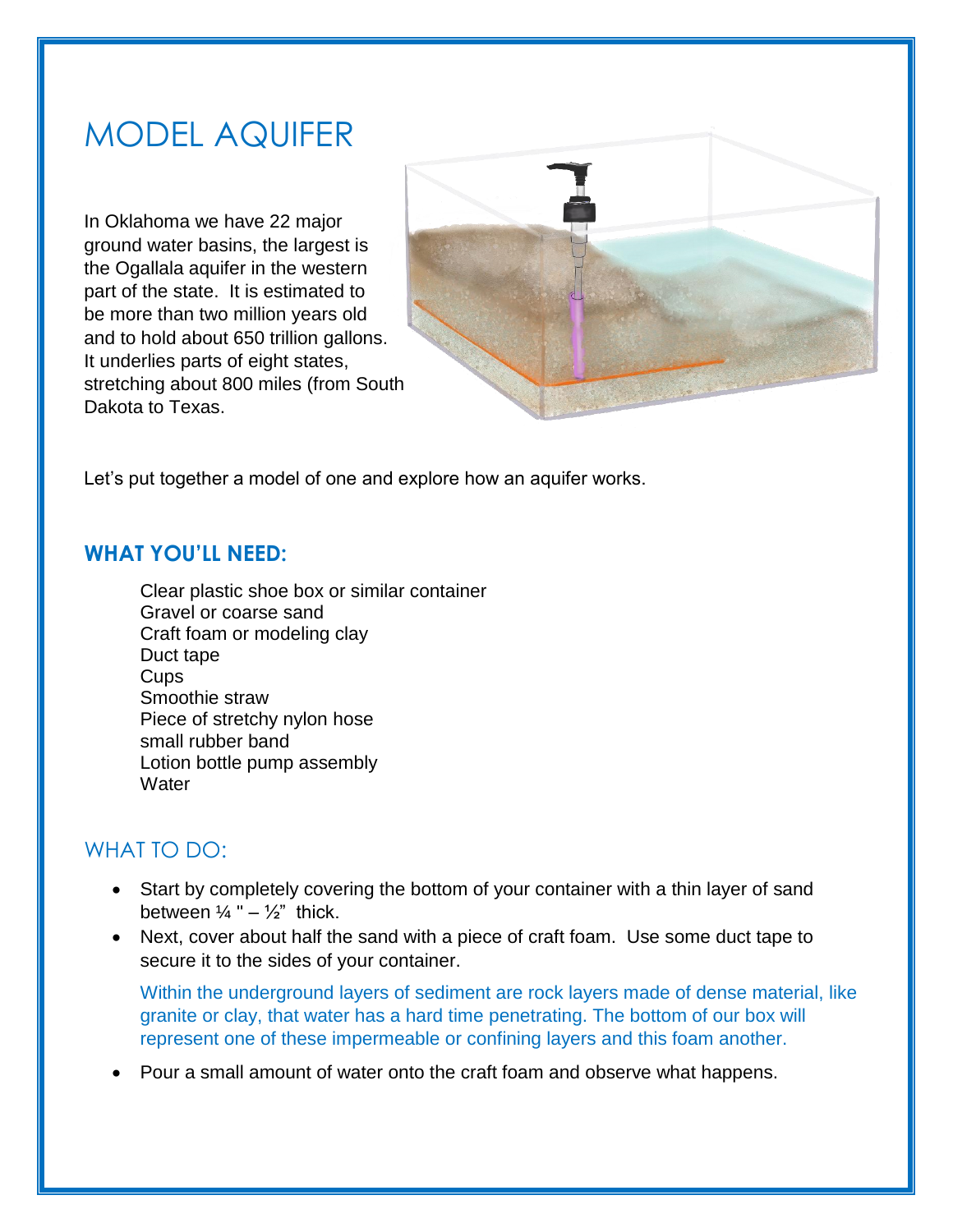An impermeable layer on the bottom of the box obviously prevents the water from passing through it. But, what about the foam layer? The layer does stop the water travelling down vertically, but does it stop the water completely? What do you notice about the sand below this layer?

The places where the water is able to move around past confining area like this one and into the sediment below are called recharge areas and they are necessary for healthy aquifers.

- Next, cover the sand and confining layer completely with more of the sand mixture to form the next layer of the earth.
- On one side of the container slope the sand up to form an elevated hill with a valley below it.
- Pour water into the container until the water covering the valley is at least halfway up your hill creating a small lake that will provide a "surface" supply of water for the area.

In Oklahoma a little more than half of the water we use is pumped from surface water sources like this, but not everyone has a lake nearby. The rest of the water we use, including nearly three quarters of our irrigation water, comes from groundwater.

Getting to it requires a bit of work. You're going to need to build a well.

Since you are using sand as our substrate, any hole you dig will have weak walls. Since you don't want a cave in, you will need to line our well with casing.

- Grab a wide straw to serve as the casing, choose a position on the surface and decide how deep you want your well to be. How deep will you make it? Remember the water table level varies from season to season and year to year.
- Cut the corresponding length of straw and secure a piece of nylon hose on one end with a rubber band. This will act as your well screen. It will prevent sediment and rock particles from clogging the well, but allow the water to pass through.

Once your screen is in place, install your well.